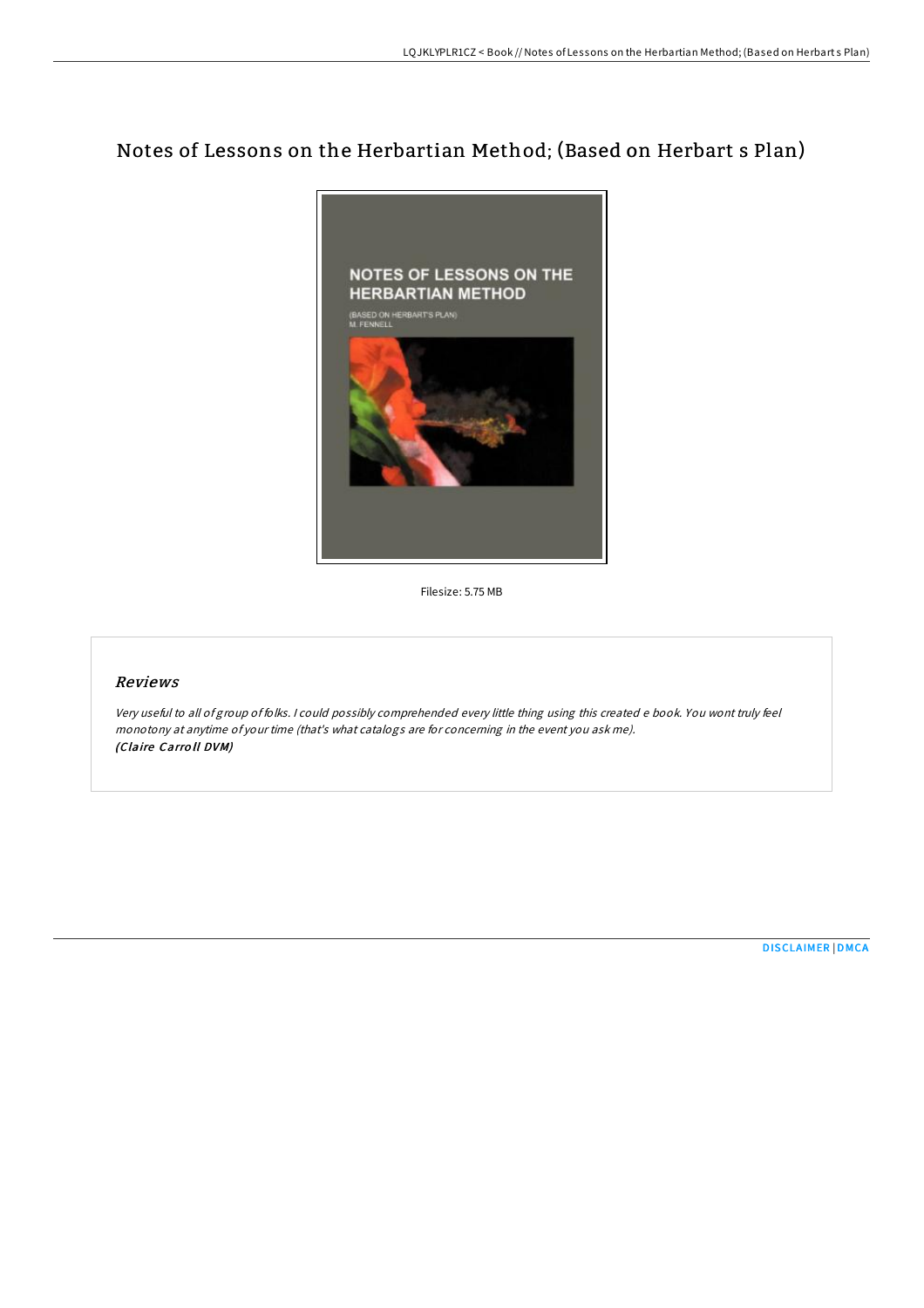### NOTES OF LESSONS ON THE HERBARTIAN METHOD; (BASED ON HERBART S PLAN)



Rarebooksclub.com, United States, 2012. Paperback. Book Condition: New. 246 x 189 mm. Language: English . Brand New Book \*\*\*\*\* Print on Demand \*\*\*\*\*.This historic book may have numerous typos and missing text. Purchasers can download a free scanned copy of the original book (without typos) from the publisher. Not indexed. Not illustrated. 1902 Excerpt: .4. What was the bishops opinion about this Declaration ? 5. Give a short account of the trial of the bishops. 6. What were the results of the acquittal of the bishops? V. Application: As in matter. NOTES OF A LESSON ON WAR OF SPANISH SUCCESSION. Class--Average age, 15. Time--Forty minutes. Aim--To give class a clear idea of the events which led to this war and the part played by England in it. MATTER. I. Preparation. A reference to the Peace of Ryswick, showing why Louis XIV. had been obliged to accept its terms, i.e., need of preparing for a new and greater struggle. Charles II., King of Spain, was dying, and with him ended male line of Austrian princes, who for 200 years had occupied Spanish throne, II. Presentation. Table showing the Claimants to Throne. Philip III. (Spain). Summary of Table: Three claimants to throne: Louis the Dauphin; Joseph Ferdinand, grandson of Charles II. s youngest sister; and Leopold the Emperor, a son of Charles s aunt. Claim of last really the strongest, because that of the other two was barred by Treaty of Pyrenees. / If Louis the Dauphin succeeded, France would become too powerful for the interests of Europe. If the Emperor succeeded, Austria would become too powerful. William III. wished for the succession of Joseph. Union of Spanish colonies with France most feared. Difficulties attending the Succession. Partition Treaties. Circumstances altered by action of Charles II. / Second, in 1700; Spain, Netherlands...

 $\mathbf{r}$ Read Notes of Lessons on the He[rbartian](http://almighty24.tech/notes-of-lessons-on-the-herbartian-method-based-.html) Method; (Based on Herbart s Plan) Online B Download PDF Notes of Lessons on the He[rbartian](http://almighty24.tech/notes-of-lessons-on-the-herbartian-method-based-.html) Method; (Based on Herbart s Plan)